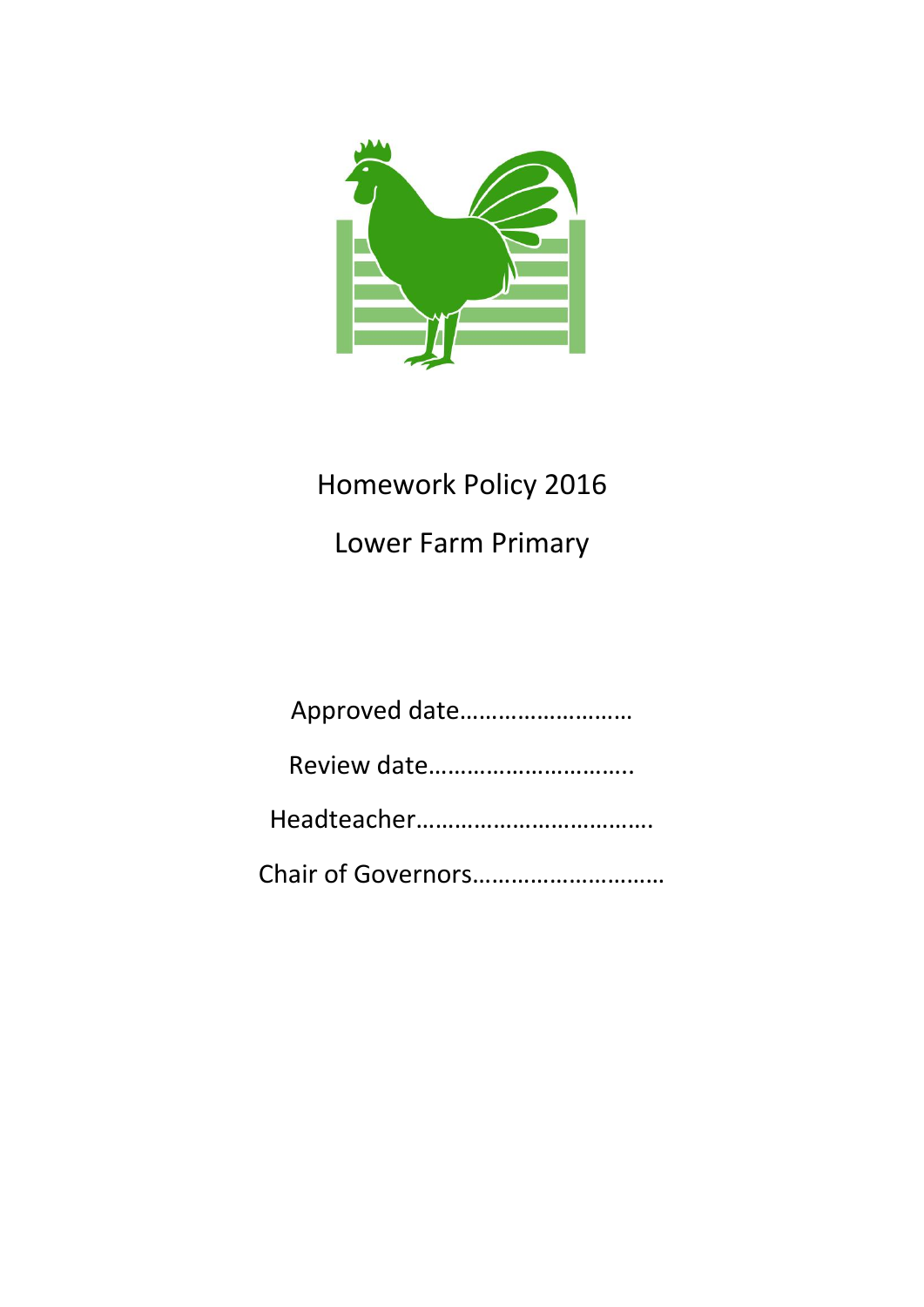## Rationale:

Feedback collected from parents indicates that a consistent approach to homework is required. The school is of the opinion that homework is important since it reinforces and extends the teaching and learning that occurs during the day. Homework encourages parental involvement in children's learning and helps to develop independence. It is important however to remember and make it known to parents, that when a child has worked for a full day in school he/she may not respond positively to having large amounts of homework.

### Aims:

#### **Our aims of providing homework are to:**

- Ensure a consistency of approach throughout the school
- Ensure progression towards independence and an individual responsibility
- Ensure the needs of the individual are taken into account
- Ensure that parents/carers understand our expectations of them
- Improve the quality of learning experiences offered to the children
- Deepen, consolidate and further challenge pupils learning
- Provide opportunities for parents, children and the school to work in partnership
- Provide opportunities for children and parents to share learning experiences
- Encourage children to develop long term strategies for future needs
- Prepare Year Six children for the secondary phase of education

### Expectations:

Broadly speaking these are our current expectations across school:

**Nursery –** termly activity packs to reinforce early phonics/number recognition.

#### **Reception –**

- Reading everyday for 10 mins with an adult.
- One activity sent home per week based on phonics sessions carried out in school.
- This may be written and/or practical according to the needs of the child.

• One activity sent home per week after the first half term for maths - this will take the form of a published homework activity pack which parents will work through with their child.

#### **Year 1 and 2 –**

- Weekly Phonics/Spelling homework-15-20 minutes per week
- Weekly Maths homework-15-20 minutes per week
- Reading- the children in Year 1/2 are expected to read for around 10 minutes per day.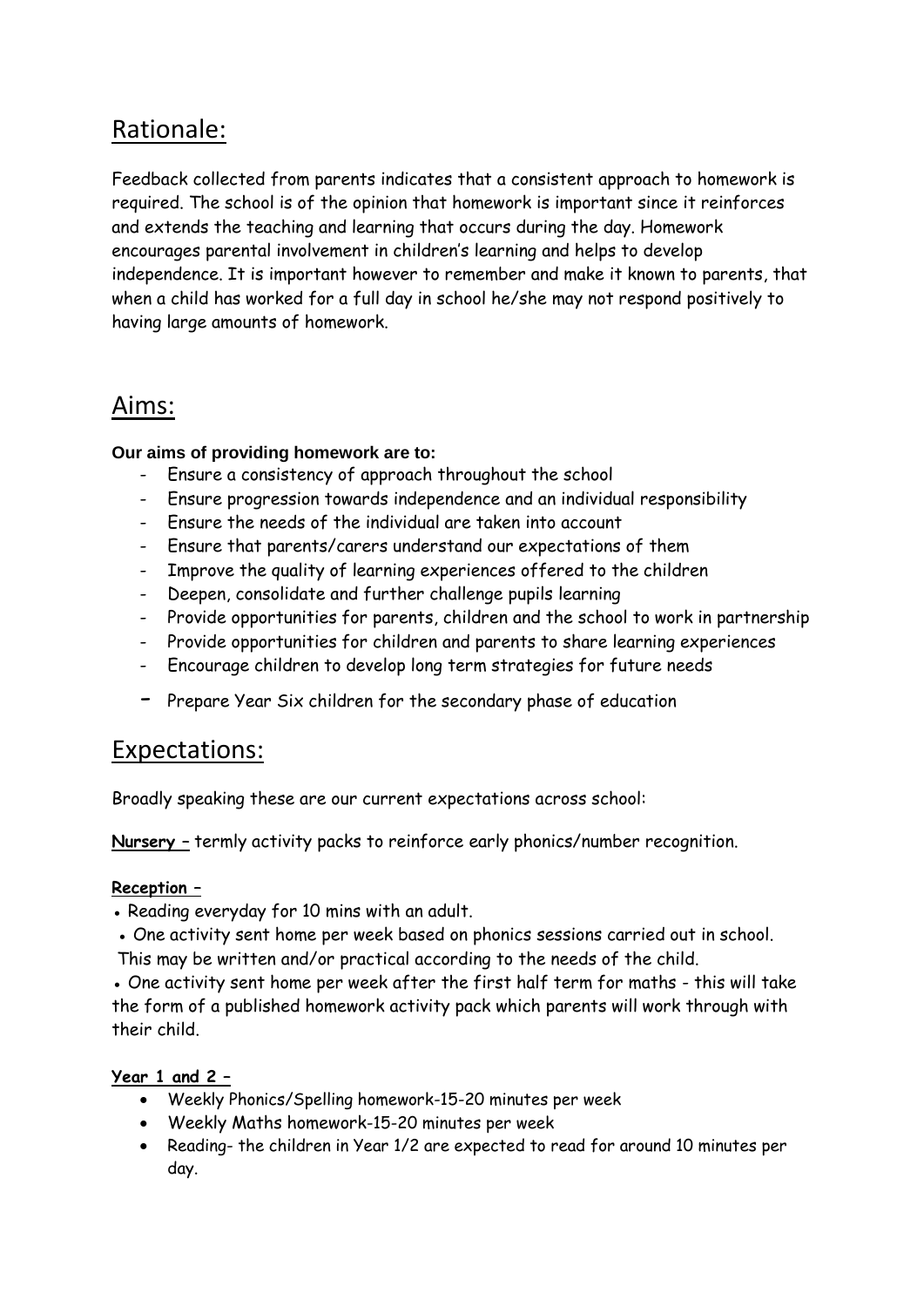Occasional homework tasks linking to other areas of the Curriculum

#### **Years 3 and 4 –**

- 10 mins reading a day with one session a week being aloud to adult.
- •5 mins spelling a day.
- 20 mins a week Mathletics/ multiplication facts work.
- There will also be a SPAG activity every other week lasting around 10 minutes

#### **Years 5 and 6 –**

90 minutes spent on homework per week which will consist of:

- Daily reading
- •Rehearsing of times tables and related facts
- Spelling practice
- A Maths and English task

In the few weeks prior to SAT tests, the Year 6 children will be given additional revision work.

The times are a guide and an indication of how long a child should spend intensively working on their homework. Children should be encouraged to discuss any problems they are having with their teacher. It is not acceptable for children to struggle excessively, causing upset at home. Obtaining parental support is of paramount importance.

A Homework Club will be provided if needed for children (Years 1-6) who wish to do some of their homework at school and support will be provided. If a child does not complete their homework on more than three occasions concerns will be discussed with parents.

#### **Homework will:**

- Increase as children get older
- Be interesting and relevant to the class work
- Be encouraged by a positive approach
- Encourage parents to support their children's work by providing where possible a quiet undisturbed environment
- Be marked by the class teacher/team member if handed in on time
- Not necessarily be written work
- Following these guidelines will help children to develop independence, realise their full potential and prepare them for the next stage in their education.

Although there is no legal requirement to have a Homework Policy, these guidelines have been drawn up in line with recommendations.